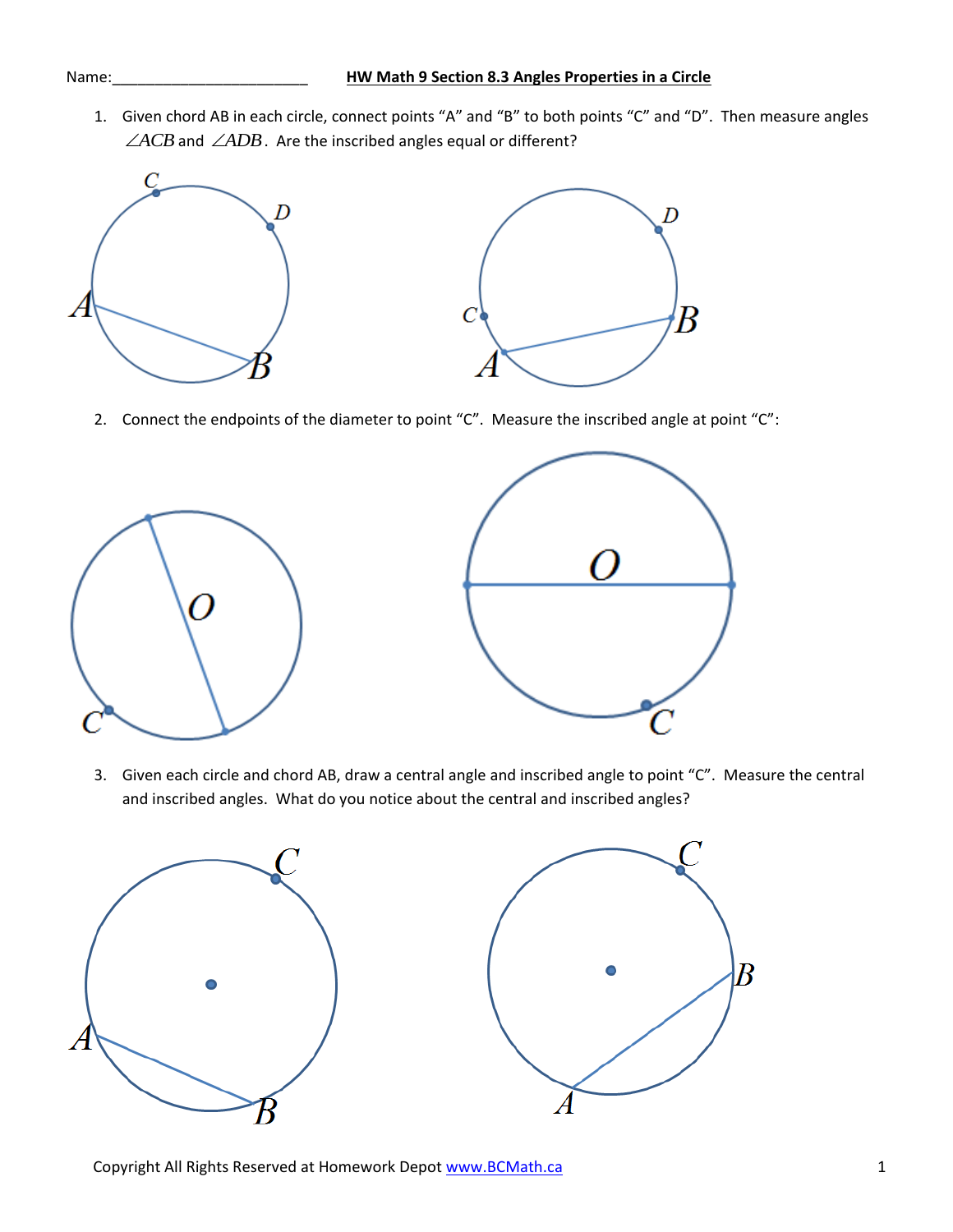4. Find the value of the missing angles